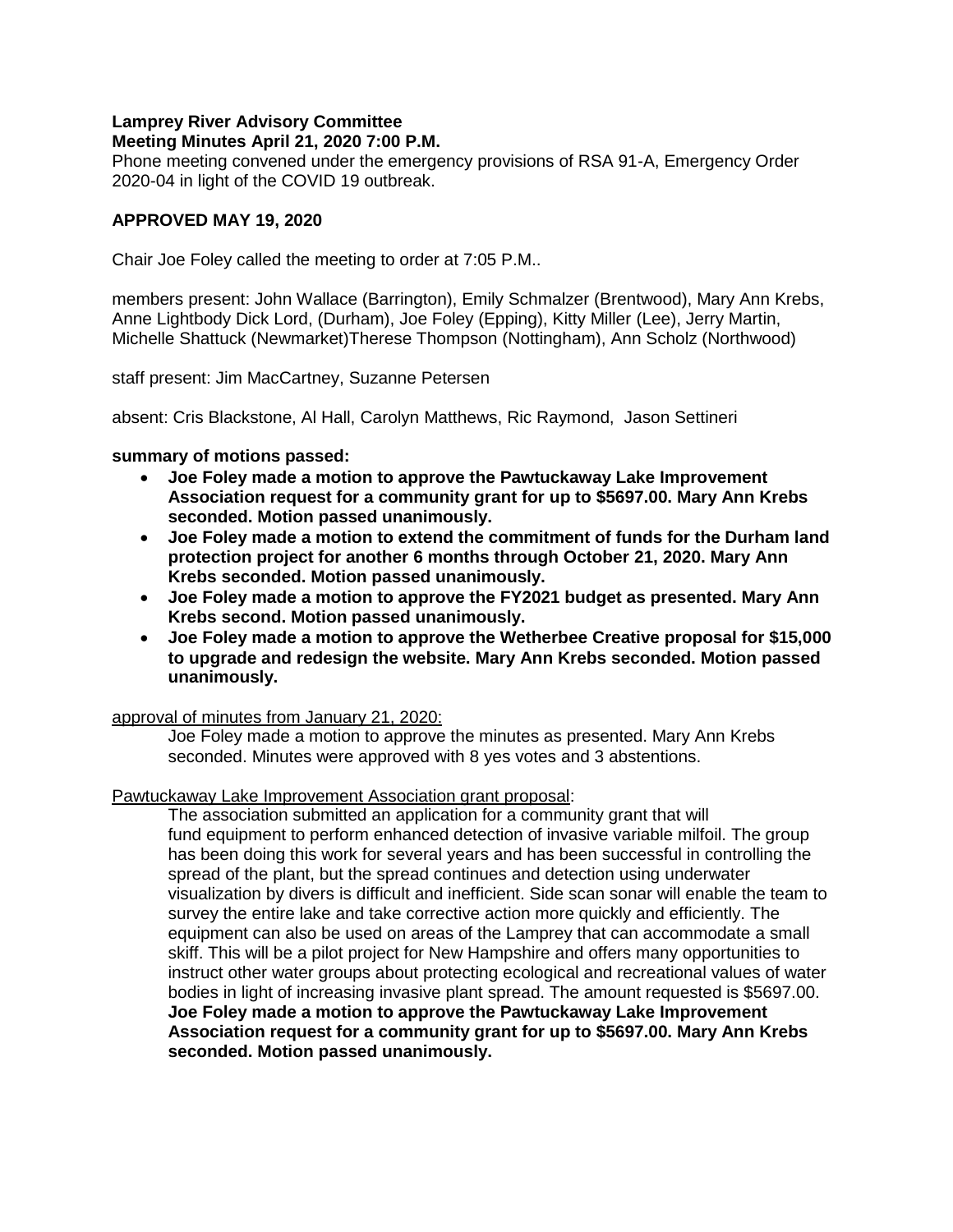#### extention of time for Durham land protection project:

In December 2018, the committee approved funding for up to \$50,000 for a land protection project in Durham with the proviso that the deal be completed by Dec. 31, 2019. In December 2019, the committee voted to extend the deadline by 3 months. The project has been complicated by several factors, but completion seems assured in the next few months. Dick Lord recused himself from all discussion and voting. **Joe Foley made a motion to extend the commitment of funds for the Durham land protection project for another 6 months through October 21, 2020. Mary Ann Krebs seconded. Motion passed unanimously.**

### draft FY 2021 budget:

The draft budget was shared and reviewed. **Joe Foley made a motion to approve the FY2021 budget as presented. Mary Ann Krebs second. Motion passed unanimously.** 

### website upgrade and redesign:

Requests for proposals were submitted to three design firms and two submitted proposals. The website screening group reviewed both proposals and made the recommendation to contract with Wetherbee Creative. The Wetherbee proposal and a summary of the screening group findings were shared prior to the meeting. **Joe Foley made a motion to approve the Wetherbee Creative proposal for \$15,000 to upgrade and redesign the website. Mary Ann Krebs seconded. Motion passed unanimously.** 

#### Lee tree house:

A large tree house built on conserved land in violation of the deed was discussed. Chairman Joe Foley sent a letter to the Lee Select Board to support efforts by the town to have the structure removed.

### future remote meetings:

A suggestion was made to explore the use of Zoom for future meetings so that participants and documents could be seen by all. No decision was made, but participants noted an openness to the platform as long as people could participate by phone if home computers were not compatible.

#### adjournment:

Dick Lord made a motion to adjourn. Mary Ann Krebs seconded. Motion passed unanimously and the meeting was adjourned at 7:40.

| rep                     | present | Jan.<br>minutes | Pawtuckaway<br>Lake grant | Durham land<br>protection | FY2021<br>budget | website  |
|-------------------------|---------|-----------------|---------------------------|---------------------------|------------------|----------|
| <b>Blackstone, Cris</b> |         | ۰               |                           |                           |                  |          |
| Foley, Joe              |         | motion y        | motion y                  | motion y                  | motion y         | motion y |
| Hall, Al                |         |                 |                           |                           |                  |          |
| Krebs, Mary Ann         |         | second y        | second y                  | second y                  | second y         | second y |
| Lightbody, Anne         |         | abstain         |                           |                           |                  |          |
| Lord, Dick              |         |                 |                           | recused                   |                  |          |

#### roll-call vote tally

# Lamprey River Advisory Committee Meeting Minutes April 21, 2020 P **2** of **3**